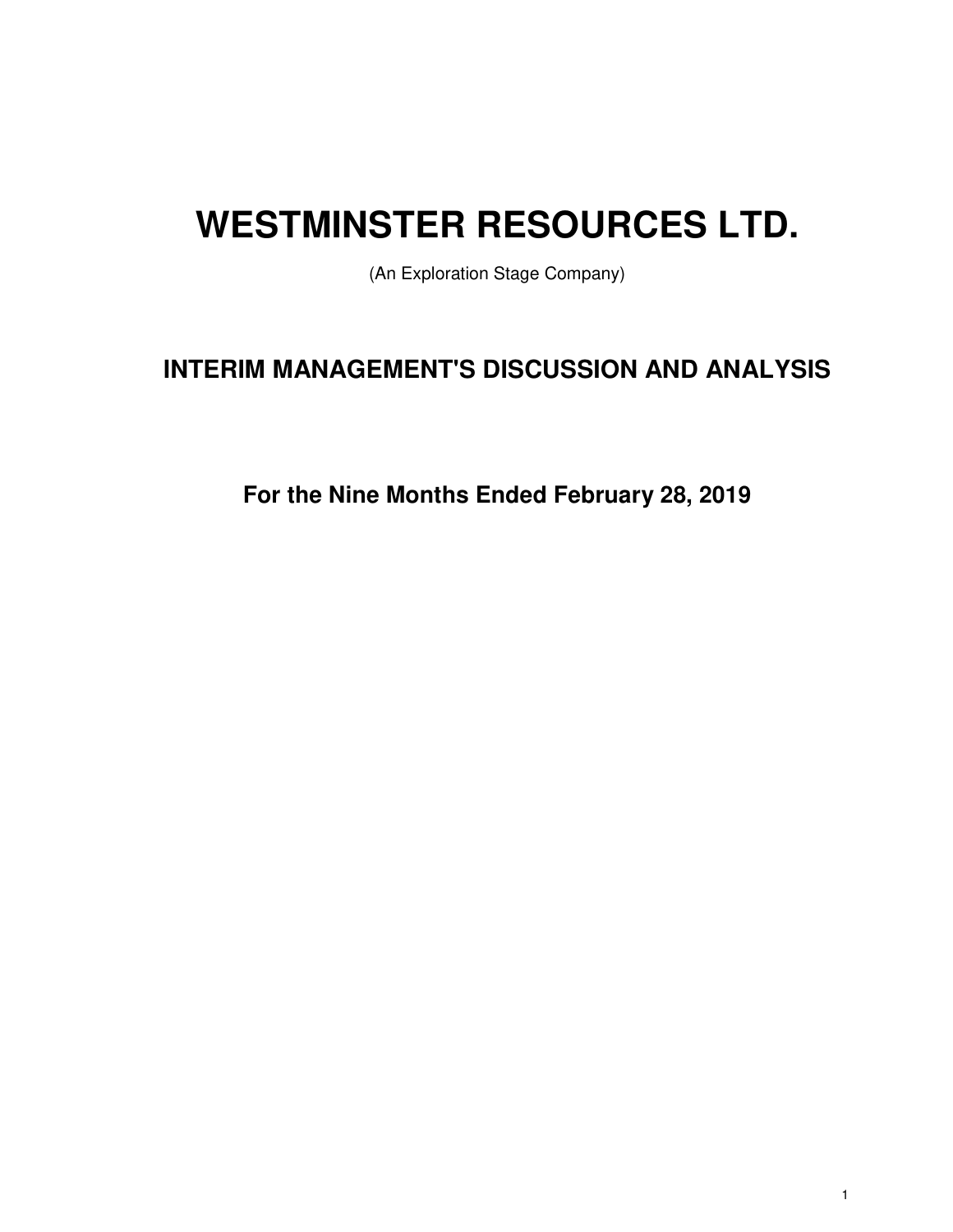## **WESTMINSTER RESOURCES LTD. (An Exploration Stage Company)**

**Interim Management's Discussion and Analysis – Quarterly Highlights** 

For the nine months ended February 28, 2019 (Expressed in Canadian Dollars – Unaudited)

#### **CAUTIONARY STATEMENT REGARDING FORWARD-LOOKING INFORMATION**

Certain information contained or incorporated by reference in this MD&A, including any information as to our future financial or operating performance, constitutes "forward-looking statements". All statements, other than statements of historical fact, are forward-looking statements. The words "believe", "expect", "anticipate", "contemplate", "target", "plan", "intends", "continue", "budget", "estimate", "may", "will", "schedule" and similar expressions identify forward-looking statements. Forward-looking statements are necessarily based upon a number of estimates and assumptions that, while considered reasonable by us, are inherently subject to significant business, economic and competitive uncertainties and contingencies. Known and unknown factors could cause actual results to differ materially from those projected in the forward-looking statements. Such factors include, but are not limited to: fluctuations in the currency markets; fluctuations in the spot and forward price of gold or other commodities; changes in national and local government legislation, taxation, controls, regulations and political or economic developments in Canada and in other countries; business opportunities that may be presented to, or pursued by, us; operating or technical difficulties in connection with mining or development activities; employee relations; litigation; the speculative nature of exploration and development, including the risks of obtaining necessary licenses and permits; and contests over title to properties, particularly title to undeveloped properties. In addition, there are risks and hazards associated with the business of exploration, development and mining, including environmental hazards, industrial accidents, unusual or unexpected formations, pressures, cave-ins, flooding and the risk of inadequate insurance, or inability to obtain insurance, to cover these risks. Many of these uncertainties and contingencies can affect our actual results and could cause actual results to differ materially from those expressed or implied in any forward-looking statements made by, or on behalf of, us. Readers are cautioned that forward-looking statements are not guarantees of future performance. All of the forward-looking statements made in this MD&A are qualified by these cautionary statements.

We disclaim any intention or obligation to update or revise any forward-looking statements whether as a result of new information, future events or otherwise, except to the extent required by applicable laws.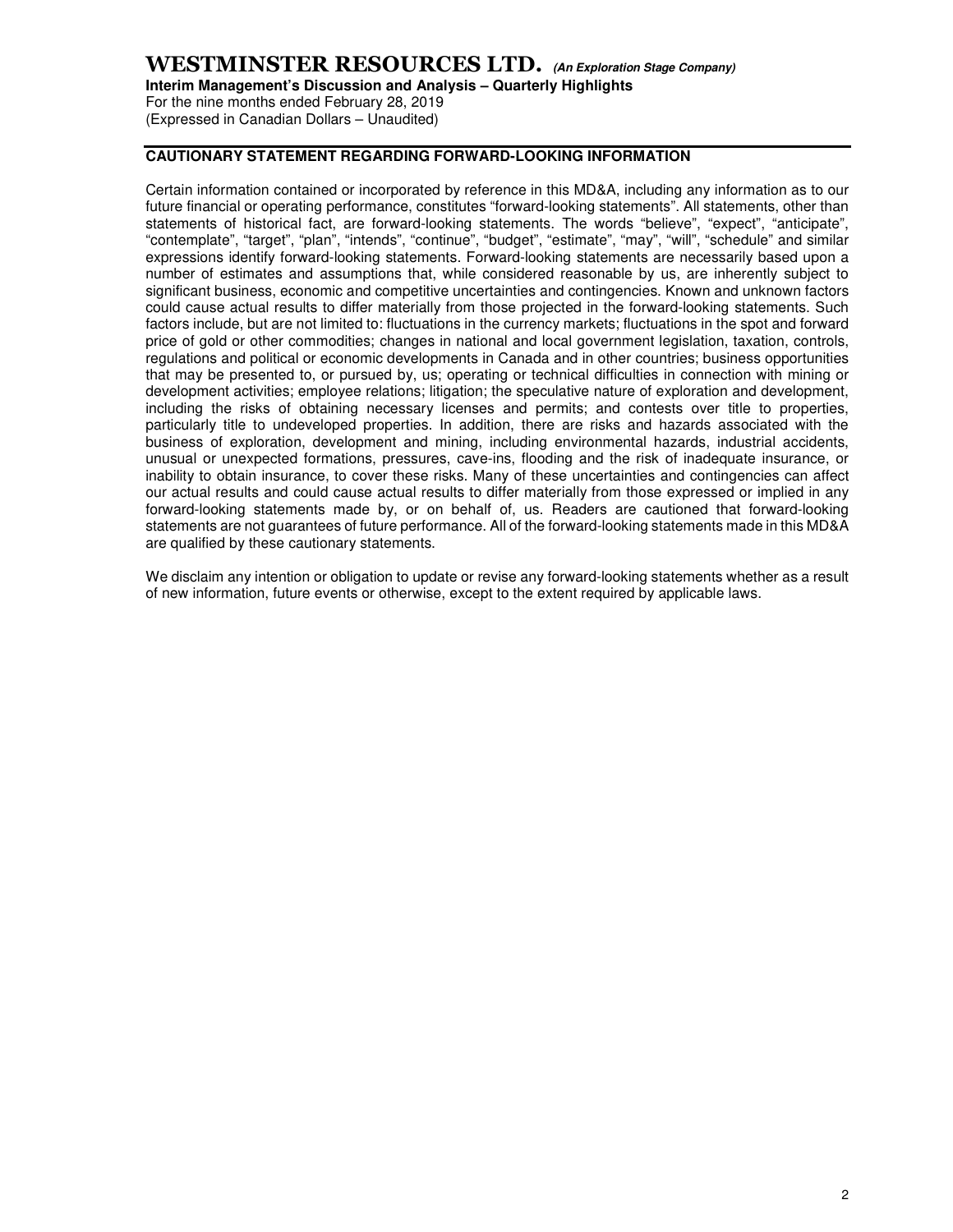For the nine months ended February 28, 2019 (Expressed in Canadian Dollars – Unaudited)

#### **1.1 Date**

The following management's discussion and analysis ("MD&A"), which is dated April 29, 2019 provides a review of the activities, results of operations and financial condition of Westminster Resources Ltd. ("the Company" or "Westminster"), as at February 28, 2019 as well as future prospects of the Company. This MD&A should be read in conjunction with the unaudited condensed interim consolidated financial statements of the Company as at and for the nine months ended February 28, 2019 (the "Interim Financial statements"), together with the audited consolidated financial statements of the Company as at and for the year ended May 31, 2018. All dollar amounts in this MD&A are expressed in Canadian dollars unless otherwise specified (the Company's financial statements are prepared in Canadian dollars). Additional information relating to the Company is available on SEDAR at www.sedar.com.

#### **1.2 Overall Performance**

#### **1.2.1 Introduction**

Westminster is a resource company that is conducting exploration in southern Peru, through its wholly-owned subsidiary, Westminster Peru S.A.C and also in Sonora state, Mexico through its wholly-owned integrated subsidiaries, Minera Westminster, S.A. de C.V. ("Minera Westminster"), Servicios Westminster, S.A. de C.V. ("Servicios Westminster"). The mineral concessions, which have been acquired by staking, option agreements and through outright purchases, are prospective for mostly copper and gold in Southern Peru, and gold, copper and silver in Mexico. The Company is also earning into an 80% interest in a copper project in the La Ronge District of northern Saskatchewan.

In Peru, Westminster has recently acquired 36 licences from Latin Resources Limited in a transaction that closed in July 2018, covering 36,225 hectares in the highly-prospective coastal IOCG/Porphyry Copper belt of southern Peru, mostly in the districts of Moquegua and Tacna. Within 100 km of the Projects, the region is the source of around half of Peru's copper production (the world's third largest copper producing nation). The two most advanced projects are Ilo Norte, an IOCG system (with subsidiary copper-skarn target) and Ilo Este, a copper-gold-molybdenum porphyry system. A third project, Ilo Sur is partially subject to an earnin Joint Venture.

Within the El Cobre property concessions in Sonora, Mexico, which covers 17,854 hectares, there are 2 projects: the Guayacan and the Sierra, covering high grade gold-copper-silver veins, breccias, and diatremes associated with porphyry deposit-style mineralized systems.

The Saskatchewan project covers 10,858 hectares in the La Ronge District. The package of claims is prospective for copper and other minerals. TSX Venture Exchange approval of the deal was received December 10, 2018 and include exploration expenditures of \$400,000 over 3 years and issuing 4 million shares in two equal tranches to earn 80% in the project package.

#### **1.2.2 Financial condition**

At February 28, 2019, the Company had no long-term debt and its credit and interest rate risks are limited to interest bearing assets of cash. At February 28, 2019, the Company had \$24,266 in cash (May 31, 2018 - \$486,879) and negative working capital of \$539,310 (May 31, 2018 – positive working capital of \$443,415).

#### **1.2.3 Outlook and Recent Exploration Activity**

For the nine months ended February 28, 2019, the Company did not complete any exploration activities on any of its exploration projects in Mexico, other than property maintenance. The focus has been completing the Peru and Saskatchewan acquisitions and the continuing review of other mineral projects that may fit within the Company's portfolio, and the possibility of sourcing possible other additional funding and/or pursue industry partnerships. The following information presents details on the Company's properties and recent exploration and evaluation activities in Peru, Mexico and Canada.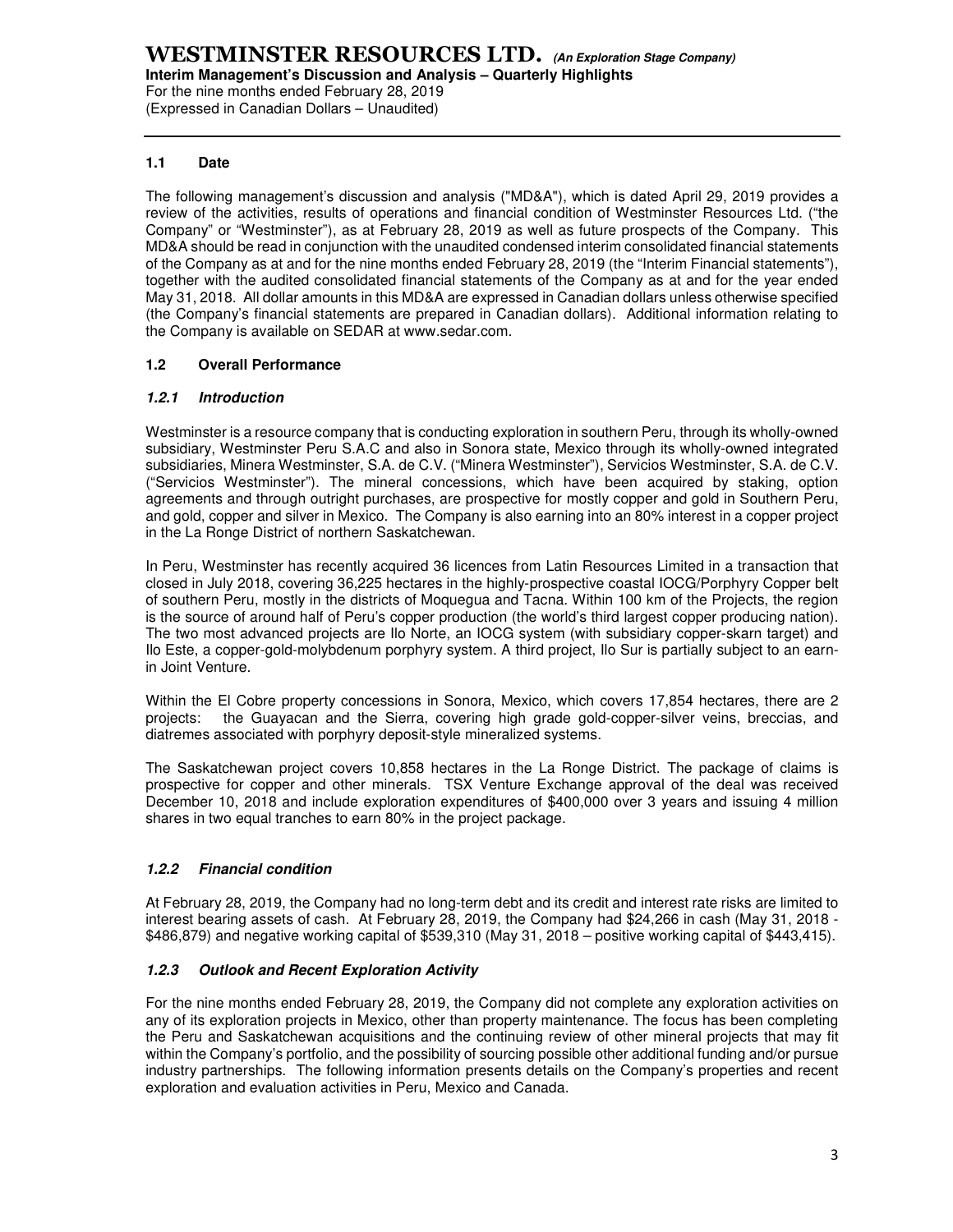**Interim Management's Discussion and Analysis – Quarterly Highlights** 

For the nine months ended February 28, 2019 (Expressed in Canadian Dollars – Unaudited)

#### **Exploration Highlights**

#### Ilo Norte (Peru)

As part of its acquisition process, the Company commissioned a technical report under NI-43-101 on Ilo Norte and Ilo Este, the two most advanced projects in its recently-acquired Peru copper portfolio. The Ilo Norte Project is an Iron Oxide Copper Gold (IOCG) exploration target with significant potential. The work to date has concentrated on a relatively small portion of the prospective part of the lease holding. Remote sensing and in-field mapping has demonstrated that the silica and potassic alteration halo that exists at the known mineralisation extends across the entire property. The initial recommendation is to complete a 3D induced polarisation survey, once all the data is properly centralised and complied.

#### Ilo Este (Peru)

The Company's technical report concluded that Ilo Este is a copper-gold porphyry deposit that has been eroded down to the mid-level of the system. There remains the potential to discover an ore body within the remnants of the porphyry that has been the focus of the majority of work thus far, and for other centres to be discovered within the lease holding to the north across the river and on the southern side of the Chololo fault. The initial recommendation, after data centralisation and compilation, is for alteration logging of core and rock chips, along with an extension of the magnetic survey, geological mapping and geochemical survey to the north side of the river.

#### Ilo Sur (Peru)

Ilo Sur consists of the Chapollita, La Colorada and Ilo Sur groups of concessions, covering 12,225 hectares. The Company is in the final stages of completing a Farm-in Agreement with AusQuest Resources (ASX:AQD) on 6 of the concessions, totalling 5,400 hectares, whereby AusQuest can earn a 65% interest. Ausquest needs to complete 13,000 metres of drilling to earn the 65%, which can be increased to 75% by completing a pre-feasibility study.

#### El Cobre Property (Mexico)

The Company owns 100% of the El Cobre Property in Sonora, Mexico, which covers a number of historical workings, including a shaft. Numerous epithermal gold and porphyry copper targets have been previously identified, however, the Company has reduced its land holdings in recent years to focus on the more prospective targets Guayacan and Sierra.

#### **Recent Changes in Management**

On October 2, 2018, the Company announced the resignation of Greg Agar as a Director and the appointment of Chafika Eddine, MA, LLB, to the board of directors. Ms. Eddine has over 20 years of experience working in the natural resources industry in various capacities. She was previously vice-president of corporate development for Bear Creek Mining and has managed, restructured and established exploration offices in over 10 countries for both major and junior companies, including Anglo American and AngloGold Ashanti. She is a leader in strategy and implementation of governance and sustainability best practices and was in charge of corporate social responsibility affairs for Hudbay Minerals.

On December 20, 2018, the Company announced the resignation of Glen Indra as President, CEO and Director and the appointment of Jason Cubitt as Interim President and CEO.

At the Annual General Meeting held on February 15, 2019, Daniel Maarsman was elected Director of the Company.

#### **Qualified Person**

Technical information in this MD&A has been reviewed and approved by Derrick Strickland, P. Geo, a qualified person as defined in National Instrument 43-101.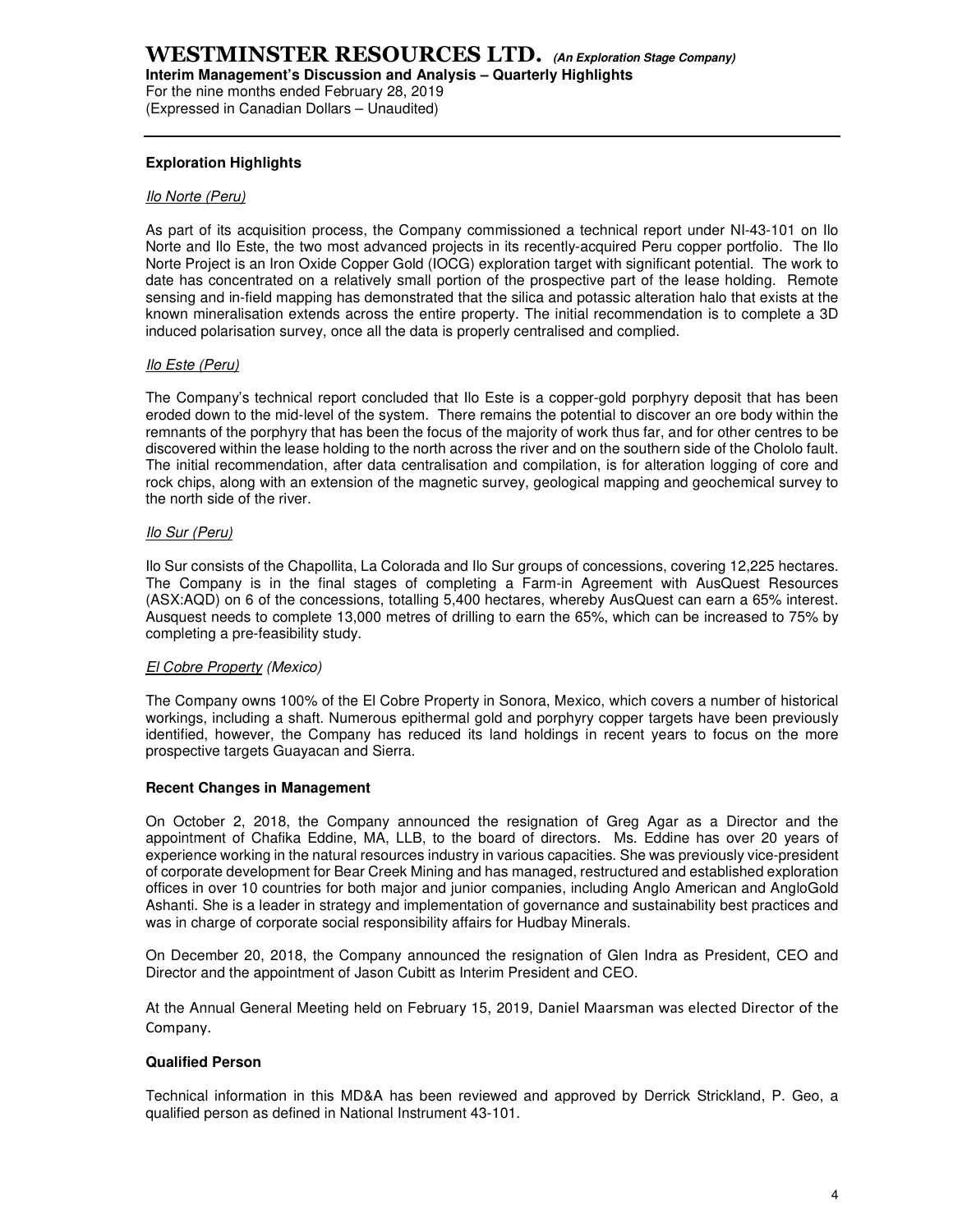(Expressed in Canadian Dollars – Unaudited)

#### **1.3 Selected Annual Financial Information**

The following table presents selected financial information for the last three fiscal years ended May 31, 2018, 2017 and 2016.

|                                  | 2018           | 2017      |    | 2016     |
|----------------------------------|----------------|-----------|----|----------|
| Net and comprehensive loss       | \$ (2,336,708) | (345.012) | ιD | (928,551 |
| Basic and diluted loss per share | (0.10)         | (0.07)    | ۰D | (0.34)   |
| Total assets                     | 2,666,881      | 2.532.268 |    | 718.172  |

#### **1.4 Results of Operations**

During the year ended May 31, 2018 and the nine months ended February 28, 2019, exploration expenditures were as follows:

|                                     | Balance as at            |                          | Balance as at |             | Balance as at              |  |
|-------------------------------------|--------------------------|--------------------------|---------------|-------------|----------------------------|--|
|                                     | May 31, 2017             | Additions                | May 31, 2018  | Additions   | February 28, 2019          |  |
| El Cobre Project, Sonora, Mexico:   |                          |                          |               |             |                            |  |
| Acquisition costs                   | 151,731                  |                          | 151,731       |             | 151,731                    |  |
| Exploration expenditures            |                          |                          |               |             |                            |  |
| Property maintenance                | 370,667                  | 25,895                   | 396,562       | 24,273      | 420,835                    |  |
| Assays and reports                  | 109,517                  |                          | 109,514       |             | 109,514                    |  |
| Consulting and engineering          | 333,394                  | 6,250                    | 339,644       | 15,000      | 354,644                    |  |
| Drilling                            | 329,642                  |                          | 329,642       |             | 329,642                    |  |
| Field expenses                      | 607,714                  | 65,095                   | 672,809       |             | 672,809                    |  |
| Geology and geophysics              | 349,729                  |                          | 349,729       |             | 349,729                    |  |
| Travel                              | 82,946                   |                          | 82,946        |             | 82,946                     |  |
| Write-down                          | $\overline{\phantom{a}}$ | (794,070)                | (794,070)     |             | (794,070)                  |  |
|                                     | 2,335,340                | (696, 830)               | 1,638,507     | 39,273      | 1,677,780                  |  |
| <b>MER Project, NW Territories:</b> |                          |                          |               |             |                            |  |
| Acquisition costs                   | 60,000                   |                          | 60,000        |             | 60,000                     |  |
| Exploration expenditures            |                          |                          |               |             |                            |  |
| Assays and reports                  | 4,314                    |                          | 4,314         |             | 4,314                      |  |
| Write-down                          |                          | (64, 314)                | (64, 314)     |             | (64, 314)                  |  |
|                                     | 64,314                   | (64,314)                 | ÷,            |             | $\overline{\phantom{a}}$   |  |
| Ilo Norte/Ilo Este Project, Peru:   |                          |                          |               |             |                            |  |
| Acquisition costs                   |                          | 219,525                  | 219,525       | 2,737,516   | 2,957,041                  |  |
| Exploration expenditures            |                          |                          |               |             |                            |  |
| Consulting and engineering          |                          | 19,470                   | 19,470        | 62,160      | 81,630                     |  |
|                                     | $\blacksquare$           | 238,995                  | 238,995       | 2,799,676   | 3,038,671                  |  |
| La Ronge, Saskatchewan:             |                          |                          |               |             |                            |  |
| Acquisition costs                   |                          | $\overline{\phantom{a}}$ |               | 70,000      | 70,000                     |  |
|                                     | $\overline{a}$           | $\blacksquare$           |               | 70,000      | 70,000                     |  |
|                                     |                          |                          |               |             |                            |  |
|                                     | \$<br>2,399,651          | $(522, 149)$ \$<br>S     | 1,877,502     | \$2,908,949 | 4,786,451<br><sup>\$</sup> |  |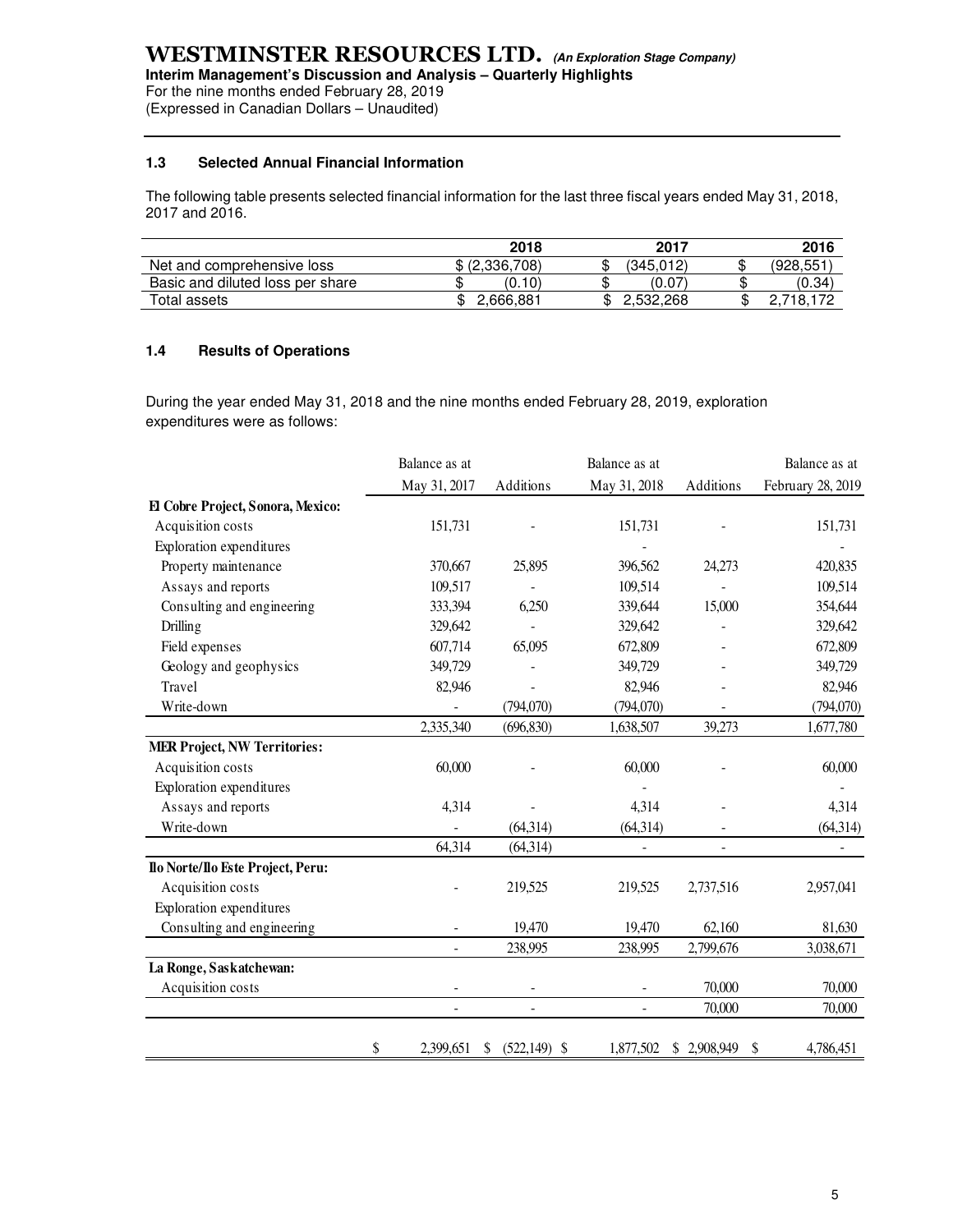# **WESTMINSTER RESOURCES LTD. (An Exploration Stage Company)**

**Interim Management's Discussion and Analysis – Quarterly Highlights** 

For the nine months ended February 28, 2019 (Expressed in Canadian Dollars – Unaudited)

The details of the general and administrative expenses for the three and nine months ended February 28, 2019 and 2018 are as follows:

|                                    | Three Months Ended, |    |            |    | Nine Months Ended,      |             |  |  |
|------------------------------------|---------------------|----|------------|----|-------------------------|-------------|--|--|
|                                    | February 28,        |    |            |    | February 28,            |             |  |  |
|                                    | 2019                |    | 2018       |    | 2019                    | 2018        |  |  |
| <b>Expenses</b>                    |                     |    |            |    |                         |             |  |  |
| Consulting fees                    | \$<br>237,225       | \$ | 112,746    | \$ | 555,329<br>$\mathbb{S}$ | 643,376     |  |  |
| Share based payments               |                     |    |            |    |                         | 320,813     |  |  |
| Management fees                    | 30,000              |    | 29,000     |    | 90,000                  | 77,300      |  |  |
| Office                             | 27,090              |    | 34,671     |    | 80,577                  | 94,500      |  |  |
| Accounting, audit, and legal       | 6,754               |    | 16,779     |    | 32,949                  | 55,334      |  |  |
| Regulatory and filing fees         | 7,335               |    | 10,509     |    | 13,604                  | 11,932      |  |  |
| Travel & entertainment             | 79                  |    | 46,706     |    | 16,695                  | 55,672      |  |  |
| Bank charges and interest          | 141                 |    | 1,930      |    | 864                     | 2,418       |  |  |
| Conferences and investor relations |                     |    | 40,401     |    | 927                     | 81,318      |  |  |
| Amortization                       | 1,139               |    | 4,324      |    | 3,419                   | 5,925       |  |  |
| Operating loss                     | (309, 763)          |    | (297,066)  |    | (794, 364)              | (1,348,588) |  |  |
| Other income (expenses)            |                     |    |            |    |                         |             |  |  |
| Foreign exchange gain              | 35,826              |    | 2,021      |    | 24,329                  | 2,021       |  |  |
| Interest income                    | 155                 |    |            |    | 473                     | 134         |  |  |
| Total loss and comprehensive loss  | \$<br>(273, 782)    | -S | (295, 045) | S  | $(769, 562)$ \$         | (1,346,433) |  |  |

The Company's general and administrative ("G&A") expenses for the three months ended February 28, 2019 were \$309,763 compared to the prior comparable period of \$297,066. While there was a marked increase in consulting fees related to the addition of the office in Peru, there were drastic drops in Travel and entertainment and Conferences and investor relations as the Company curtailed these activities.

Net loss for the three months ended February 28, 2019 was \$273,782, or \$0.01 per common share compared to a loss of \$295,045, or \$0.01 per share for the prior comparable period.

The Company's general and administrative ("G&A") expenses for the nine months ended February 28, 2019 were \$794,364 compared to the prior period of \$1,348,588. Consulting fees experienced a large drop to \$555,329 from \$643,376 in the prior period due to one time signing fees which occurred in the prior period. Share based payments was \$320,813 in the prior period but \$Nil in the current period as there were no share-based payments made in the current period. Conferences and investor relations also experienced a large decrease, from \$81,318 to \$927 in the current period; similarly Travel and entertainment was curtailed to \$16,695 in the current period compared to \$55,672 in the prior period. Most other categories had similar expenditure amounts in both periods.

Net loss for the nine months ended February 28, 2019 was \$769,562, or \$0.02 per common share compared to a loss of \$1,346,433, or \$0.06 per share for the prior comparable period.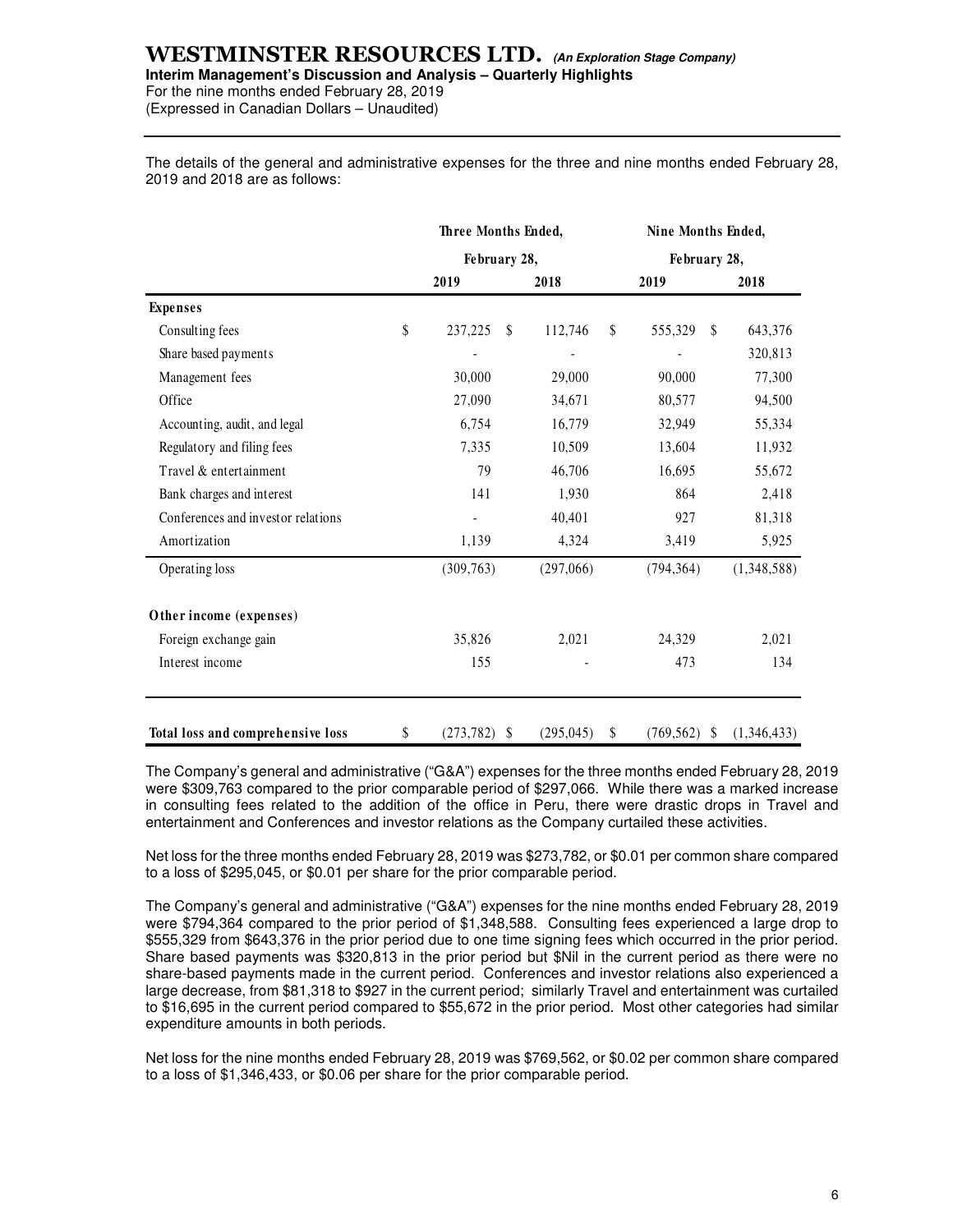For the nine months ended February 28, 2019 (Expressed in Canadian Dollars – Unaudited)

#### **1.5 Summary of Quarterly Results**

The following table sets out certain unaudited financial information of the Company for each of the last eight quarters, beginning with the third quarter of fiscal 2017. This financial information has been prepared in accordance International Accounting Standard ("IAS") 34 Interim Financial Reporting using accounting policies consistent with IFRS issued by the International Accounting Standards Board ("IASB"). Quarterly results are highly variable for exploration companies depending on whether the Company has any property write-downs, share-based payments expenses and gain or losses resulting from foreign exchange.

|                   | Q3 2019    | Q <sub>2</sub> 2019 |                     | Q1 2019 |           | Q4 2018 |            |
|-------------------|------------|---------------------|---------------------|---------|-----------|---------|------------|
| Net (loss) income | (181,481)  |                     | (236, 668)          | \$      | (259,112) | \$      | (990, 275) |
| Per share         | (0.00)     | \$                  | (0.01)              | \$      | (0.01)    | \$      | (0.04)     |
|                   | Q3 2018    |                     | Q <sub>2</sub> 2018 |         | Q1 2018   |         | Q4 2017    |
| Net (loss) income | (295, 045) |                     | (273, 378)          |         | (778,010) |         | (32, 458)  |
|                   |            |                     |                     |         |           |         |            |

#### **1.6 Liquidity**

The recovery of the Company's investment in exploration and evaluation properties and the attainment of profitable operations are dependent upon the discovery and development of economic precious and base metal reserves and the ability to arrange sufficient financing to bring these reserves into production. The ultimate outcome of these matters cannot presently be determined.

As the Company is in the exploration stage, no mineral producing revenue has been generated to date. The ability of the Company to meet its obligations and continue the exploration and development of its mineral properties is dependent upon its ability to continue to raise adequate financing. Historically, operating capital and exploration requirements have been funded primarily from equity financing, joint ventures, disposition of mineral properties and investments. There can be no assurance that such financing will be available to the Company in the amount required at any time or for any period or, if available, that it can be obtained on terms satisfactory to the Company. Based on the amount of funding raised, the Company's exploration program may be tailored accordingly.

Other than those obligations disclosed in the notes to its condensed interim consolidated financial statements and discussed in this MD&A, the Company has no other long-term debt, capital lease obligations, operating leases, or any other long-term obligations. The Company has no outstanding debt facility upon which to draw.

The Company's cash position as at February 28, 2019 was \$24,266 (May 31, 2018 - \$486,879) and had negative working capital of \$670,993 (May 31, 2018 – positive working capital of \$443,415).

Historically, the Company's only source of funding has been the issuance of equity securities for cash. The Company has issued common share capital pursuant to private placement financings, and the exercise of warrants and options. The Company's access to exploration financing when the financing is not transaction specific is always uncertain. There can be no assurance of continued access to significant equity funding. The Company's ability to raise additional funds may be impacted by future exploration results and changes in metal prices or market conditions.

A detail of the Company's recently completed private placements are discussed in the section that follows.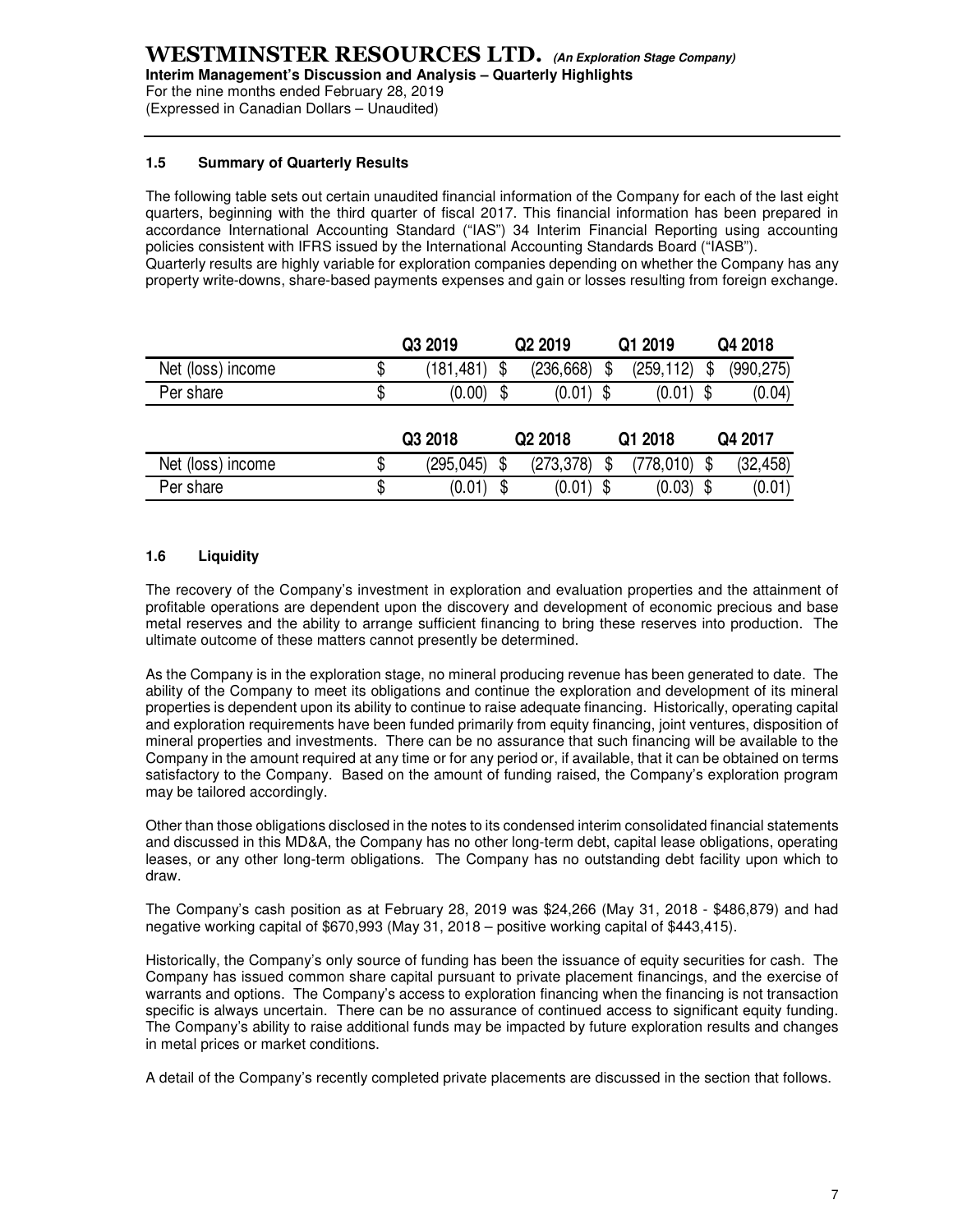(Expressed in Canadian Dollars – Unaudited)

#### **1.7 Capital Resources**

The Company does not have any commitments for capital expenditures. The Company does not have any capital resources in the form of debt equity or other financing arrangements.

During the nine months ended February 28, 2019, the Company did not complete any private placements, however 19,950,000 common shares were issued as part of the consideration for the acquisition of the Ilo Norte and Ilo Este properties and 2,000,000 common shares were issued as part of the consideration of the La Ronge, Saskatchewan property.

#### **1.8 Off-Balance Sheet Arrangements**

The Company has no off-balance sheet arrangements.

#### **1.9 Transactions with Related Parties**

Key management personnel are persons responsible for planning, directing and controlling the activities of the entity, and include all directors and officers. Key management compensation during the nine months ended February 28, 2019 and 2018 were as follows:

| February 28, 2019 |                     | Nine months ended | Nine months ended |
|-------------------|---------------------|-------------------|-------------------|
|                   |                     |                   | February 28, 2018 |
|                   | Short-term benefits | 228.397           | 77.300            |

Included in short term benefits are the following:

- (i) \$90,000 (2018 \$60,000) in management fees paid or accrued to a company controlled by Jason Cubitt, a director of the Company.
- (ii) \$41,250 (2018 \$Nil) in consulting fees paid or accrued to a company controlled by Alain Voisin, the Company's Chief Financial Officer.
- (iii) \$59,647 (2018 \$Nil) in consulting fees recorded under E&E paid to Kerry Griffin, the Vice President, Exploration.
- (iv) \$Nil (2018-\$22,300) paid to Floralynn Investments Inc., a company controlled by Glen Indra, the Company's former Chief Executive Officer.
- (v) \$37,500 (2018-\$Nil) in consulting fees accrued to Christopher Gale, a director of the Company.

Included in accounts receivable is \$148,955 (May 31, 2018 - \$116,275) receivable from Jaxon Mining Inc., a Company which has a shared Chief Financial Officer and had shared common directors, for shared office space and administrative expenses. During the nine months ended February 28, 2019, the Company received \$16,731 (2018 - \$180,848) from Jaxon Mining Inc. for shared office and administrative expenses.

Included in accounts payable and accrued liabilities is \$164,000 (May 31, 2018- \$30,494) in key management compensation payable to directors and officers.

#### **1.10 Critical Accounting Estimates**

The Company's critical accounting estimates are contained in Note 2 to the audited financial statements for the year ended May 31, 2018. The preparation of the Annual financial statements in conformity with International Financial Reporting Standards ("IFRS") requires management to make judgments, estimates and assumptions that affect the application of accounting policies and the reported amounts of assets, liabilities, income and expenses. Actual results may differ from these estimates. Estimates and underlying assumptions are reviewed on an ongoing basis. Estimates and underlying assumptions are reviewed on an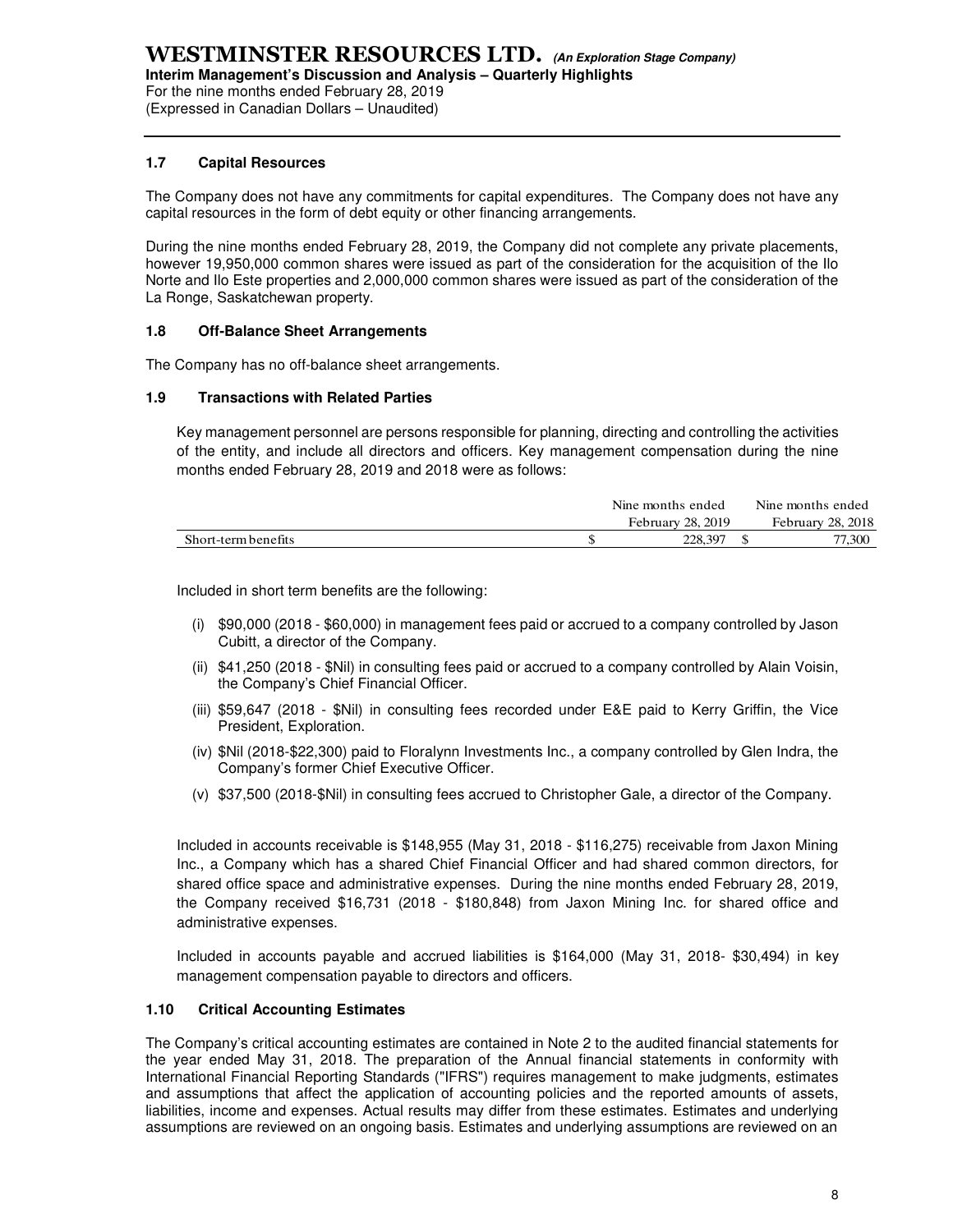# **WESTMINSTER RESOURCES LTD. (An Exploration Stage Company)**

#### **Interim Management's Discussion and Analysis – Quarterly Highlights**

For the nine months ended February 28, 2019 (Expressed in Canadian Dollars – Unaudited)

ongoing basis. Information about critical judgments in applying accounting policies that have the most significant effect on the amounts recognized in the Annual Financial Statements included the following:

#### Impairment assessment

The Company assesses its exploration and evaluation assets for possible impairment if there are events or changes in circumstances that indicate that carrying values of the assets may not be recoverable, at each reporting period. The assessment of any impairment of equipment and exploration and evaluation assets is dependent upon estimates of recoverable amounts that take into account factors such as reserves, economic and market conditions, timing of cash flows, and the useful lives of assets and their related salvage values.

#### Recoverability of amounts receivable

At each financial position reporting date, the carrying amounts of the Company's amounts receivable are reviewed to determine whether there is any indication that those assets are impaired. The Company uses judgment in determining whether there are facts and circumstances suggesting that the carrying amounts of its amounts receivable may exceed the recoverable amount.

#### Assessment of going concern

The Company uses judgment in determining its ability to continue as a going concern in order to discharge its current liabilities by raising additional financing.

#### Assessment of functional currency

The Company uses judgment in determining its functional currency. IAS 21 The Effects of Changes in Foreign Exchange Rates defines the functional currency as the currency of the primary economic environment in which an entity operates. IAS 21 requires the determination of functional currency to be performed on an entity by entity basis, based on various primary and secondary factors. In identifying the functional currency of the parent and of its subsidiaries, management considered the currency that mainly influences the cost of undertaking the business activities in each jurisdiction in which the Company operates.

#### Assumptions used in the calculation of the fair value assigned to options and warrants

The Black-Scholes option pricing models require the input of subjective assumptions, including expected price volatility, risk – free interest rate, and forfeiture rate. Changes in the input assumptions can materially affect the fair value estimate and the Company's equity reserves.

#### **1.12 Recent Accounting Pronouncements**

The following new standards have been issued by the IASB, but are not yet effective:

IFRS 9 Financial Instruments addresses classification and measurement of financial assets. It replaces the multiple category and measurement models in IAS 39 Financial Instruments; Recognition and Measurement for debt instruments with a new mixed measurement model having only two categories; amortized cost and fair value through profit or loss. Requirements for financial liabilities are largely carried forward from the existing requirements in IAS 39 except that fair value changes due to credit risk for liabilities designated at FVTPL are generally recorded in other comprehensive income/loss. The effective date of this new standard will be for periods beginning on or after January 1, 2018 with early adoption permitted. The Company has not yet assessed the impact of this standard or determined whether it will adopt earlier.

IFRS 16 Leases specifies how an issuer will recognize, measure, present and disclose leases. The standard provides a single lessee accounting model, requiring lessees to recognize assets and liabilities for all leases unless the lease term is twelve months or less, or the underlying asset has an insignificant value. Lessors continue to classify leases as operating or finance, with IFRS 16's approach to lessor accounting substantially unchanged from its predecessor, IAS 17 Leases. IFRS 16 was issued in January 2016 and applies to annual reporting periods beginning on or after January 1, 2019. The Company has not yet assessed the impact of this standard or determined whether it will adopt earlier.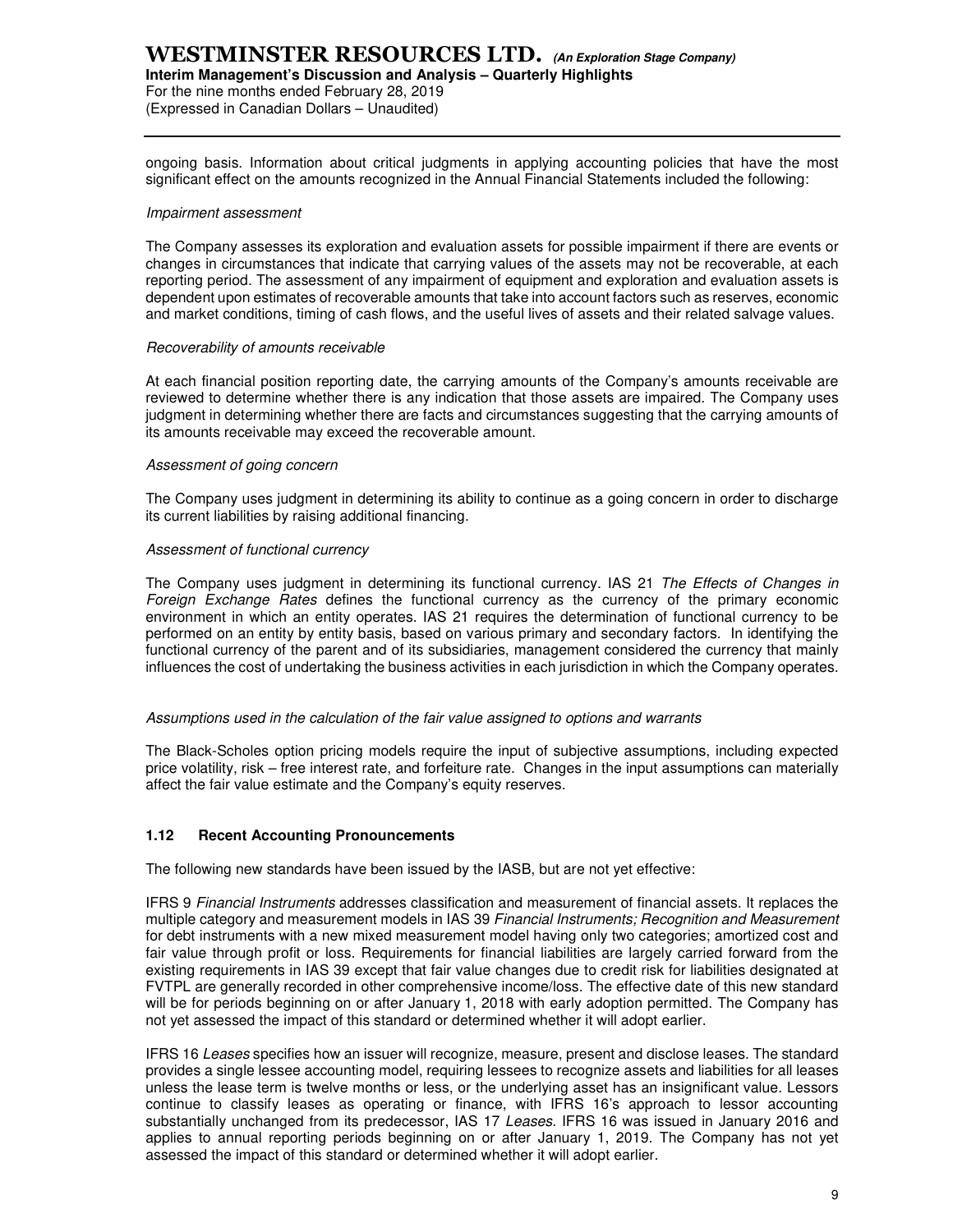**Interim Management's Discussion and Analysis – Quarterly Highlights** 

For the nine months ended February 28, 2019 (Expressed in Canadian Dollars – Unaudited)

#### **1.13 Financial Instruments and Other Instruments**

The Company has designated its cash and marketable securities as FVTPL; deposits, as held-to-maturity; and accounts payable and loans payable, as other financial liabilities.

The carrying values of current deposits and accounts payable approximate their fair values due to the shortterm maturity of these financial instruments. The fair value of the non-current deposits also approximates its carrying value.

The Company's risk exposure and the impact on the Company's financial instruments are summarized below.

a) Credit Risk

Credit risk is the risk that one party to a financial instrument will cause a financial loss for the other party by failing to discharge an obligation. The Company is exposed to credit risk with respect to its cash, amounts receivable and deposits. The Company limits exposure to credit risk by maintaining its cash and deposits with major financial institutions. The Company is not exposed to significant credit risk on its amounts receivable as the entire balance is due from government agencies.

b) Market Risk

Market risk is the risk that the fair value of, or future cash flows from, the Company's financial instruments will significantly fluctuate due to changes in market prices. The value of financial instruments can be affected by changes in interest rates, foreign currency rates and other price risk.

(i) Interest rate risk

Interest rate is the risk that future cash flows will fluctuate as a result of changes in market interest rates. The company has cash and cash equivalents and loans payable. The Company is not exposed to significant interest rate risk due to the short-term maturity of its monetary current assets and current liabilities.

(ii) Currency risk

The Company is exposed to currency risk to the extent that expenditures incurred by the Company are denominated in currencies other than the Canadian dollar (primarily Mexican pesos). The

Company does not manage currency risk through hedging or other currency management tools. Currently, the Company does not have significant exposure to foreign currency risk as the majority of the Company's assets and liabilities are denominated in Canadian dollars as at February 28, 2019.

(iii) Other price risk

Other price risk is the risk that the fair value or future cash flows of a financial instrument will fluctuate due to changes in market prices, other than those arising from interest rate risk or currency risk.

c) Liquidity Risk

Liquidity risk is the risk that the Company will not be able to meet its financial obligations as they fall due. The Company has a planning and budgeting process in place to help determine the funds required to support the Company's normal operating requirements on an ongoing basis. The Company ensures that there are sufficient funds to meet its short-term business requirements, taking into account its anticipated cash flows from operations and its holdings of cash.

As at February 28, 2019, the Company's cash balance was \$24,266 (May 31, 2018 - \$486,879) and management does not consider this to be sufficient to meet the cash requirements for the Company's administrative overhead, maintaining its E&E assets and continuing with exploration programs on its current projects in the following twelve months; the Company will be required to raise additional capital in the future to fund future operations.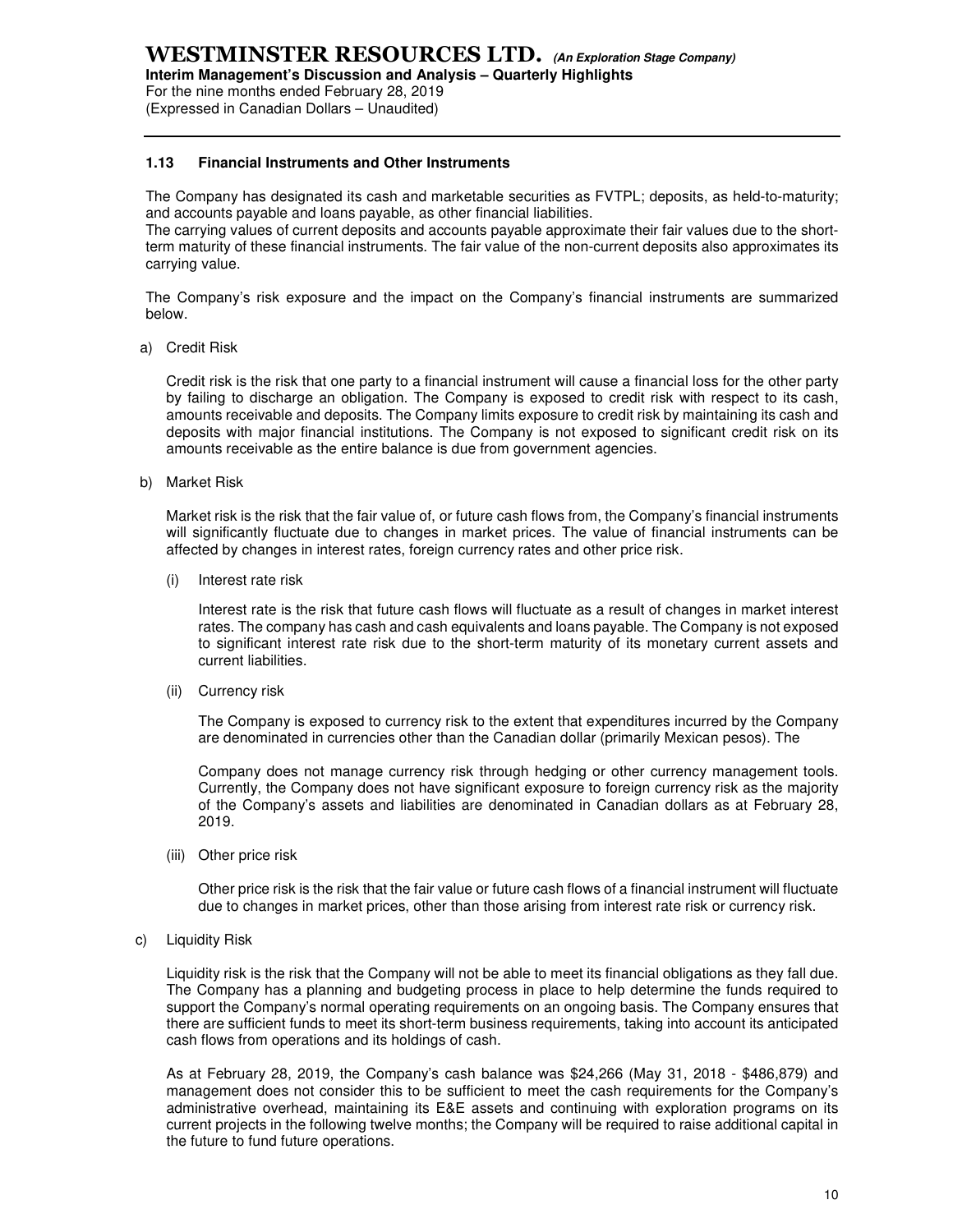As at February 28, 2019, the Company maintained a balance of \$706,206 in its accounts payable/accrued liabilities which were all current.

#### **1.14 Commitments**

The Company entered into a new lease agreement in July 2017 and amended in April 2018, for a period of three years ending April 2021, for a monthly payment of \$14,054, inclusive of GST. The lease commitments for the next three fiscal years are:

| 2019 |       | ιD      | 42,855  |
|------|-------|---------|---------|
| 2020 |       |         | 172,836 |
| 2021 |       |         | 161,684 |
|      | Total | 灬<br>۰D | 377,375 |

#### **1.15 Capital Management**

The Company defines its capital as working capital and shareholders' equity. The Company manages its capital structure and makes adjustments to it based on the funds available to the Company in order to support future business opportunities. The Board of Directors does not establish quantitative return on capital criteria for management, but rather relies on the expertise of the Company's management to sustain future development of the business.

The Company is dependent upon external financing or the sale of assets to fund activities. In order to carry future projects and pay for administrative costs, the Company will spend its existing working capital and raise additional funds as needed. Management reviews its capital management approach on an ongoing basis and believes that this approach, given the relative size of the Company, is reasonable. The approach to capital management has not changed since the prior year, and the Company is not subject to externally imposed capital requirements.

#### **1.16 Other MD&A Requirements**

#### **Disclosure of Outstanding Share Data**

At February 28, 2019 and April 29, 2019 there were 47,270,495 outstanding common shares, 1,350,000 outstanding stock options and 16,030,000 outstanding share purchase warrants.

#### **Risks and uncertainties**

The Company is in the business of acquiring, exploring and, if warranted, developing mineral properties, which is a highly speculative endeavour, and the Company's future performance may be affected by events, risks or uncertainties that are outside of the Company's control.

For a detailed discussion on the various risks associated with the Company's industry, business, and other matters, please refer to the Company's annual MD&A for the year ended May 31, 2018, which is filed on the Company's profile on the SEDAR website, www.sedar.com. The Company's management consider the risks disclosed to be the most significant to potential investors of the Company, but not all risks associated with

an investment in securities of the Company. If any of these risks materialize into actual events or circumstances or other possible additional risks and uncertainties of which the directors are currently unaware or which they consider not be material in relation to the Company's business, actually occur, the Company's assets, liabilities, financial condition, results of operations (including future results of operations), business and business prospects, are likely to be materially and adversely affected.